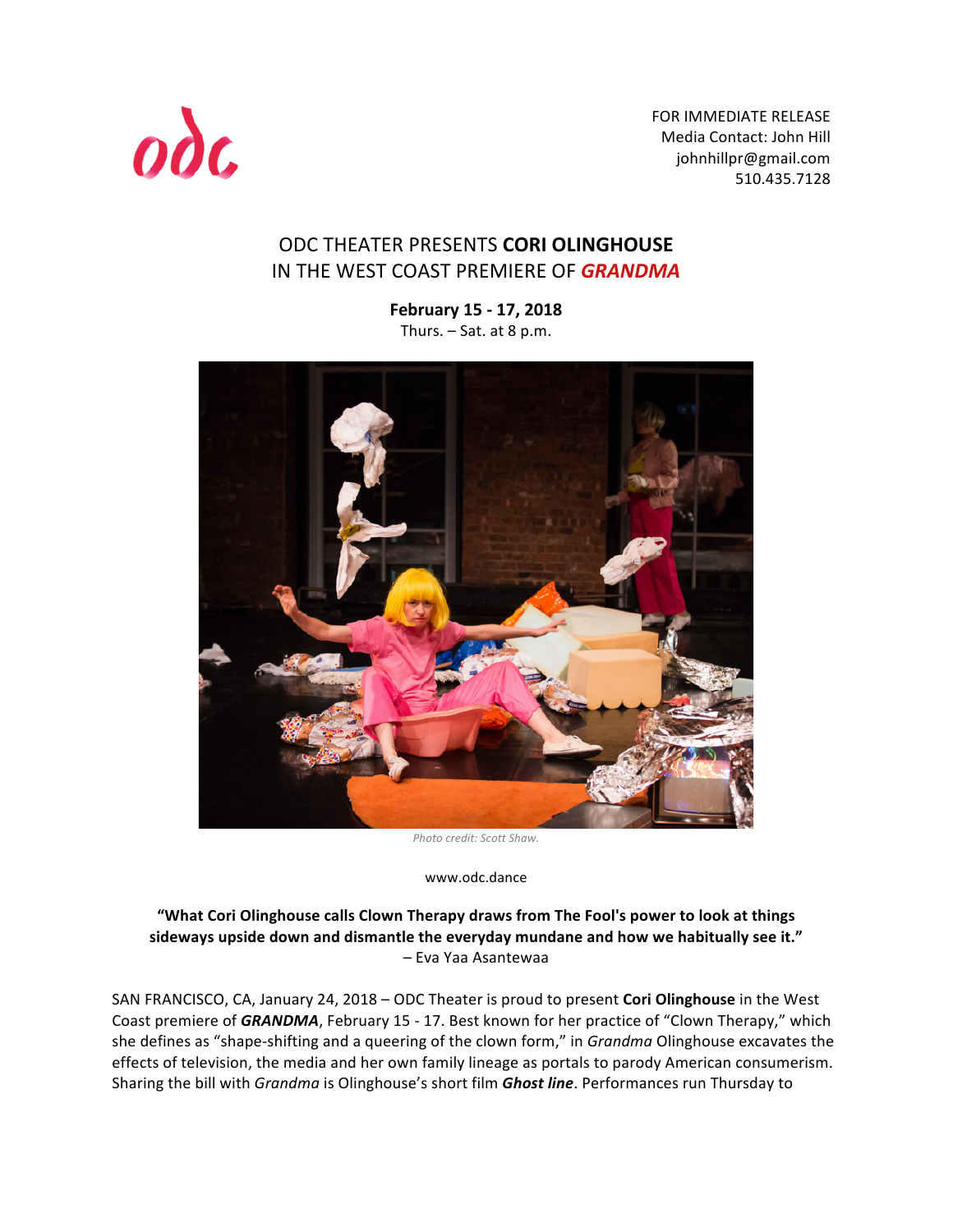Saturday at 8 p.m. Tickets are \$30, and may be purchased online at **odc.dance/tickets** or by phone at 415-863-9834.

Set in an American landscape of Twinkies and Wonderbread, *Grandma* is a live televisual starring Grandma and Bad Signal, her staticky ghost. In a three dimensional, split-screen room, Grandma loops through her various consumption practices: hoarding, discarding, coveting and display. Featured characters include "Cheez Doodles, cans of Spam, Cheese Whiz, Hostess Cupcakes and a guest appearance by the famous Orange Soda, Fizzy Fizzy."

Joining Olinghouse as performers in *Grandma* are **Martita Abril**, a dancer and choreographer originally from Tijuana, Mexico, and **Hope Mohr**, whose San Francisco-based dance company recently celebrated its tenth anniversary. All three artists owe part of their formative training to the pioneering Trisha Brown Dance Company. Olinghouse danced for the company from 2002 to 2006, and has served as archive director since 2009. Abril served as the company's New York City Education Operations Associate from 2013 to 2015. And Mohr danced with the company from 2001 to 2005.

Over the past ten years, in critical examination of the postmodern aesthetic of her training, Olinghouse has studied closely with theatrical clown and actor Bill Irwin, and legendary voguers Archie Burnett, Benny Ninja and Javier Ninja. "My research examines the body as a site for the slippery construction of identity," said Olinghouse, adding that part of her interest in clowning is "the exploration of parody as socio-political critique."

*Grandma* premiered at Gibney Dance in New York in December 2017. In an earlier work from 2013, *Ghost line*, created in collaboration with filmmaker **Shona Masarin**, Olinghouse created a different ghost character "that acted as a conduit to a ghost town in Nevada called Olinghouse. Masarin manipulated the character materially on film, playing with tactile interventions on the 16mm film celluloid."

ODC Theater's presentation of Olinghouse is part of *Limited Edition: Forward Looking Lineages*, a partnership initiated by Open Space, SFMOMA's contemporary arts and culture platform, along with CounterPulse, The Lab, Performance at SFMOMA and Z Space. *Limited Edition* organizes a series of interdisciplinary events throughout the winter exploring questions of ownership, legacy, the authentic and the appropriated in contemporary performance.

To amplify this partnership, on Wednesday, February 14 at 6:30 p.m., ODC Theater will host a public conversation with Olinghouse joined by Open Space Editor-in-Chief Claudia La Rocco, ODC Theater Director **Julie Potter**, as well as artist-academics **Anne Walsh**, **Tammy Rae Carland** and **Sandra Ibarra**. Topics to be addressed include "humor in performance, tactility and the haptic."

Finally, on Sunday, February 18 at 11 a.m., ODC Theater will host a workshop by Olinghouse focused on disseminating her current studio practice methodology, Clown Therapy. This workshop is free and open to movers of all kinds. For more information, visit **odc.dance/grandma**.

*Grandma* was commissioned by Lower Manhattan Cultural Council and developed as part of LMCC's Extended Life Dance Development program made possible in part by The Andrew W. Mellon Foundation. *Grandma* was additionally created with commissioning support from Gibney Dance with funds provided by the Howard Gilman Foundation, and by the ODC Theater in San Francisco. Cori Olinghouse acknowledges Park Avenue Armory for residency in association with the development of this work.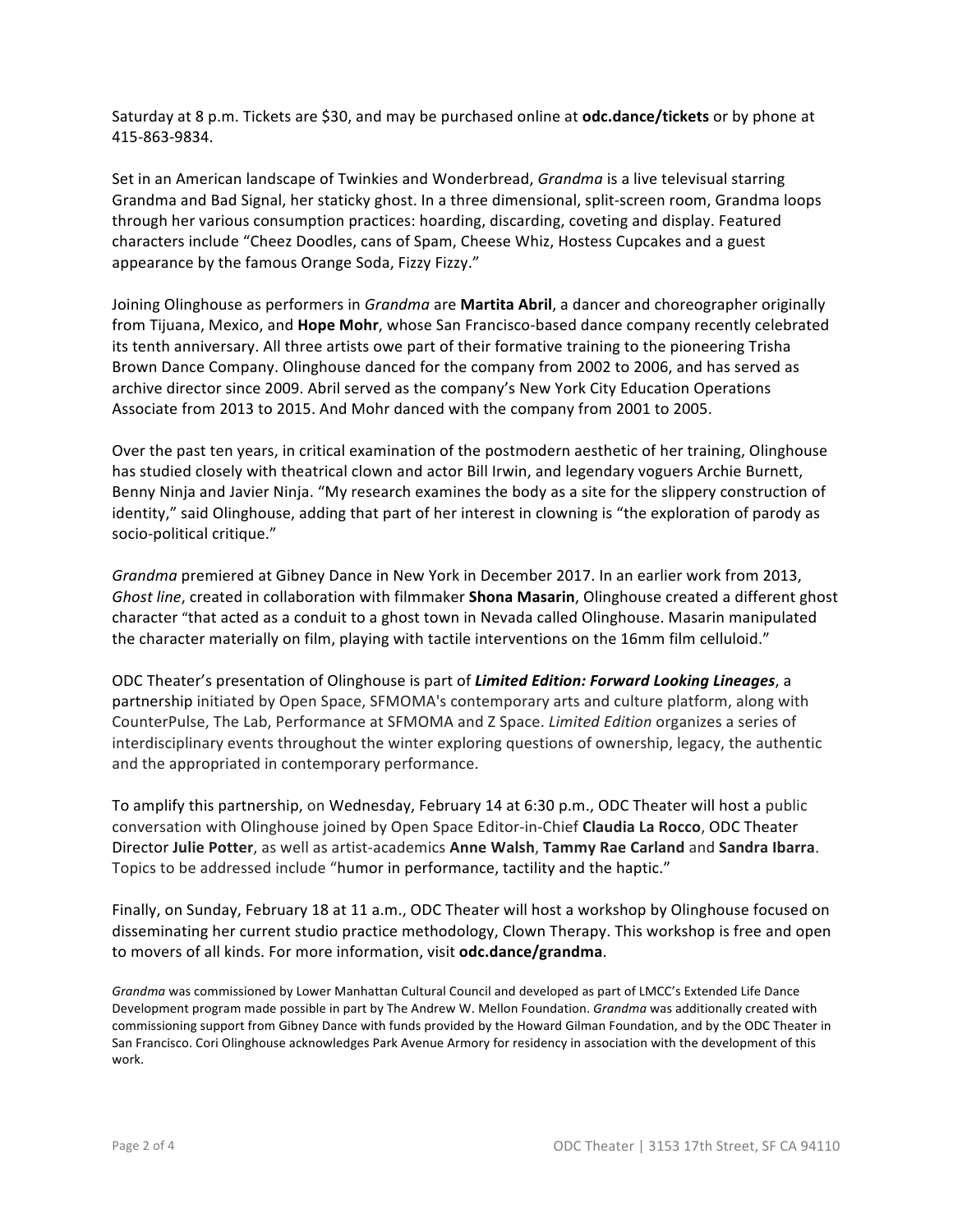#### **ABOUT CORI OLINGHOUSE**

Cori Olinghouse is an interdisciplinary artist, archivist, and curator. Her work has been commissioned by Danspace Project, New York Live Arts, BRIC Arts Media, Lower Manhattan Cultural Council, Movement Research, and Brooklyn Museum of Art. Recently, she was the recipient of The Award (2015-2016), and a participant in Lower Manhattan Cultural Council's Extended Life Dance Development program made possible in part by the Andrew W. Mellon Foundation (2016-2017). Olinghouse danced for the Trisha Brown Dance Company (2002-2006), and has served as the Archive Director since 2009. Over the past ten years, in critical examination of the postmodern aesthetic of her training, she has studied closely with theatrical clown and actor Bill Irwin, and legendary voguers Archie Burnett, Benny Ninja, and Javier Ninja. As founding director of The Portal Project, she is currently developing a series of artist archivist projects that explore the transmission of improvisational performance practices in a space between documentation and embodiment. She serves as guest faculty at the Center for Curatorial Studies at Bard College, and has lectured at the Museum of Modern Art, Duke University, Lincoln Center, among other institutions. She holds an MA in Performance Curation as part of the inaugural class at the Institute for Curatorial Practice in Performance at Wesleyan University.

#### **ABOUT ODC THEATER**

ODC Theater participates in the creation of new works through commissioning, presenting, mentorship and space access; it develops informed, engaged and committed audiences; and it advocates for the performing arts as an essential component to the region's economic and cultural development. The Theater is the site of over 120 performances a year involving nearly 1,000 local, regional, national and international artists.

Since 1976, ODC Theater has been the mobilizing force behind countless San Francisco artists and the foothold for national and international touring artists seeking debut in the Bay Area. The Theater, founded by Brenda Way and currently under the direction of Julie Potter, has earned its place as a cultural incubator by dedicating itself to creative change-makers, those leaders who give the Bay Area its unmistakable definition and flare. Nationally known artists Spaulding Gray, Diamanda Galas, Bill T. Jones, Eiko & Koma, Ronald K. Brown/EVIDENCE, Karole Armitage, Sarah Michelson, Brian Brooks and John Heginbotham are among those whose first San Francisco appearance occurred at ODC Theater. For more information about ODC Theater and all its programs visit www.odc.dance.